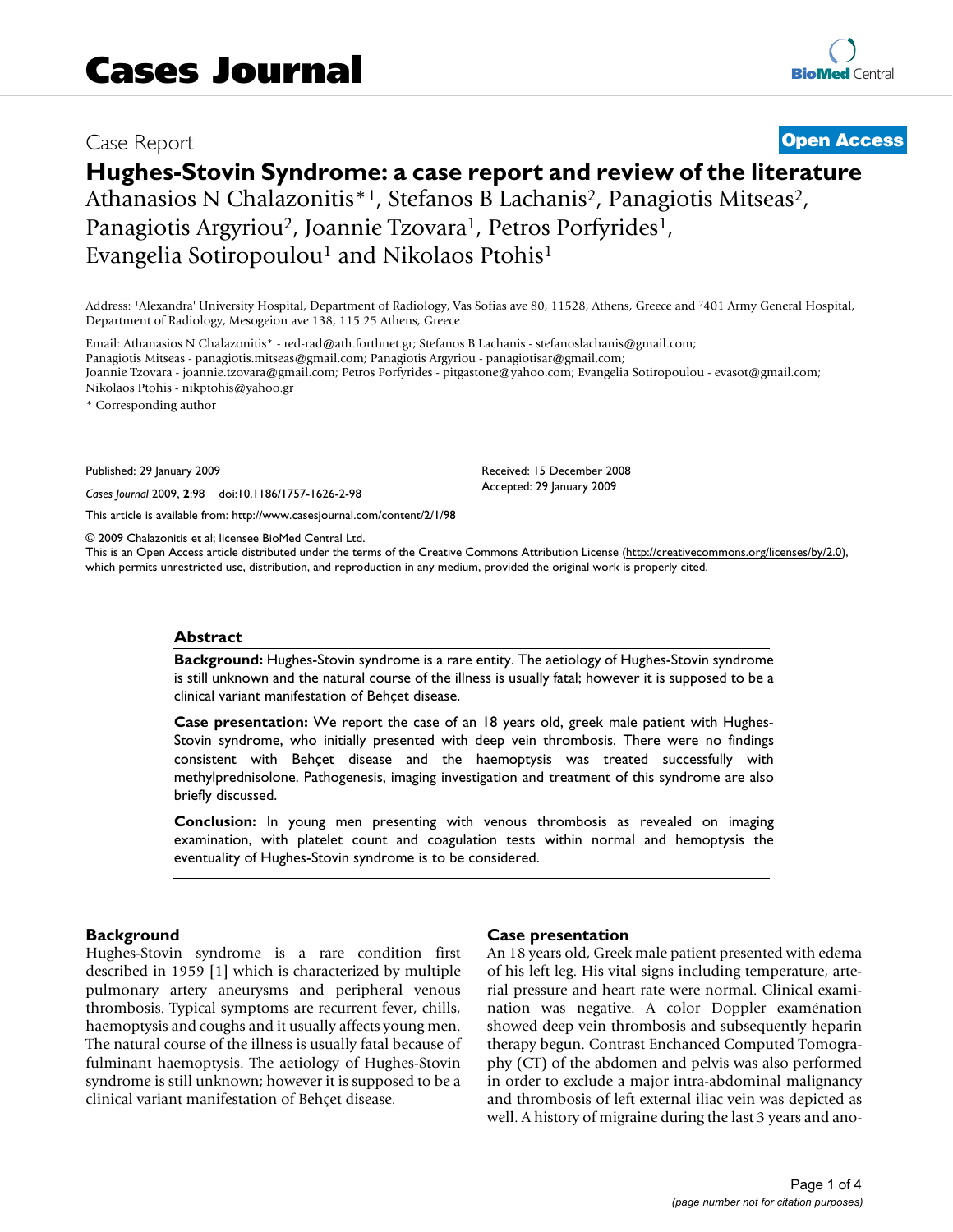rexia nervosa was also reported. After 10 days on heparin therapy, dry cough begun, followed by an episode of moderate haemoptysis (100–120 ml). At review his vital signs were normal and his platelet count and coagulation tests were within normal limits. There was no leukocytosis, and the erythrocyte sedimentation rate was normal. Skin examination was normal. Chest postero-anterior plain film showed a nodular opacity in the mid right lung field. Chest Contrast Enchanced-Multislice CT (MSCT) and Magnetic Resonance angiography (MRA) revealed a partially thrombosed aneurysm of the right lower lobe pulmonary artery and left lower lobe pulmonary artery occlusion (Fig. 1, 2). Lung window settings of the MSCT revealed a right lower lobe ground glass opacity probably representing a pulmonary hemorrhage, while left lower lobe parenchyma appeared normal. MR brain venography showed chronic thrombosis of superior sagittal and transverse sinuses (Fig. 3).

Finally, a diagnosis of Hughes-Stovin syndrome, was made on the basis of pulmonary artery aneurysms and venous thromboses in such a young patient, without clinical findings consistent with Behçet disease. Even though our patient lacked a history of fever and chills, however dry cough, followed by haemoptysis due to pulmonary aneurysm and peripheral venous thrombosis without any clinical manifestations of Behçet disease were strong evidence of Hughes-Stovin diagnosis. Haemoptysis resolved with intravenous methylprednisolone treatment after about 25 days.

### **Discussion**

Hughes-Stovin syndrome is a rare clinical condition characterized by multiple pulmonary artery aneurysms and



#### Figure I

**Chest Contrast Enhanced-MSCT angiography axial section showing a partially thrombosed aneurysm of the right lower lobe pulmonary artery, and thrombosed segmental branch of the left lower lobe pulmonary artery**.



Figure 2 **Contrast Enhanced pulmonary MRA (coronal MIP) showing aneurysm of the right lower lobe pulmonary artery**.

peripheral venous thrombosis, first described in 1959 [1]. Patients, mostly men aged 12–40 years may present with haemoptysis, cough, dyspnea, chest pain, and signs of pulmonary hypertension. Other associated features reported in Hughes-Stovin syndrome include fever and elevated intracranial hypertension Since its first description, there have been only a few reports of its occurrence in the English medical literature [2]. Aneurysms usually involve the pulmonary arteries and the bronchial arteries resulting in subsequent haemoptysis. However they can occur anywhere in systematic circulation [3]. Recurrent phlebitis also commonly involves the large vessels resulting in thrombus formation. In general there is a thrombus formation predisposition affecting the peripheral veins. Thrombosis of the vena cava and of the right atrium has also been described [2,4]. Histologic studies show destruction of the arterial wall and perivascular lymphomonocytic infiltration of capillaries and venules [5].

The pathogenesis of Hughes-Stovin syndrome is not known. The current consensus opinion is that Hughes-Stovin syndrome results from a vasculitis similar to that implicated in Behçet disease [2]. Vasculitis in Behçet disease results in arterial occlusion, arterial aneurysm, venous occlusion, and varices [6], indicating systemic vessel involvement. Furthermore, it is very likely that Hughes-Stovin syndrome represents a cardiovascular manifestation of Behçet disease, since in both clinical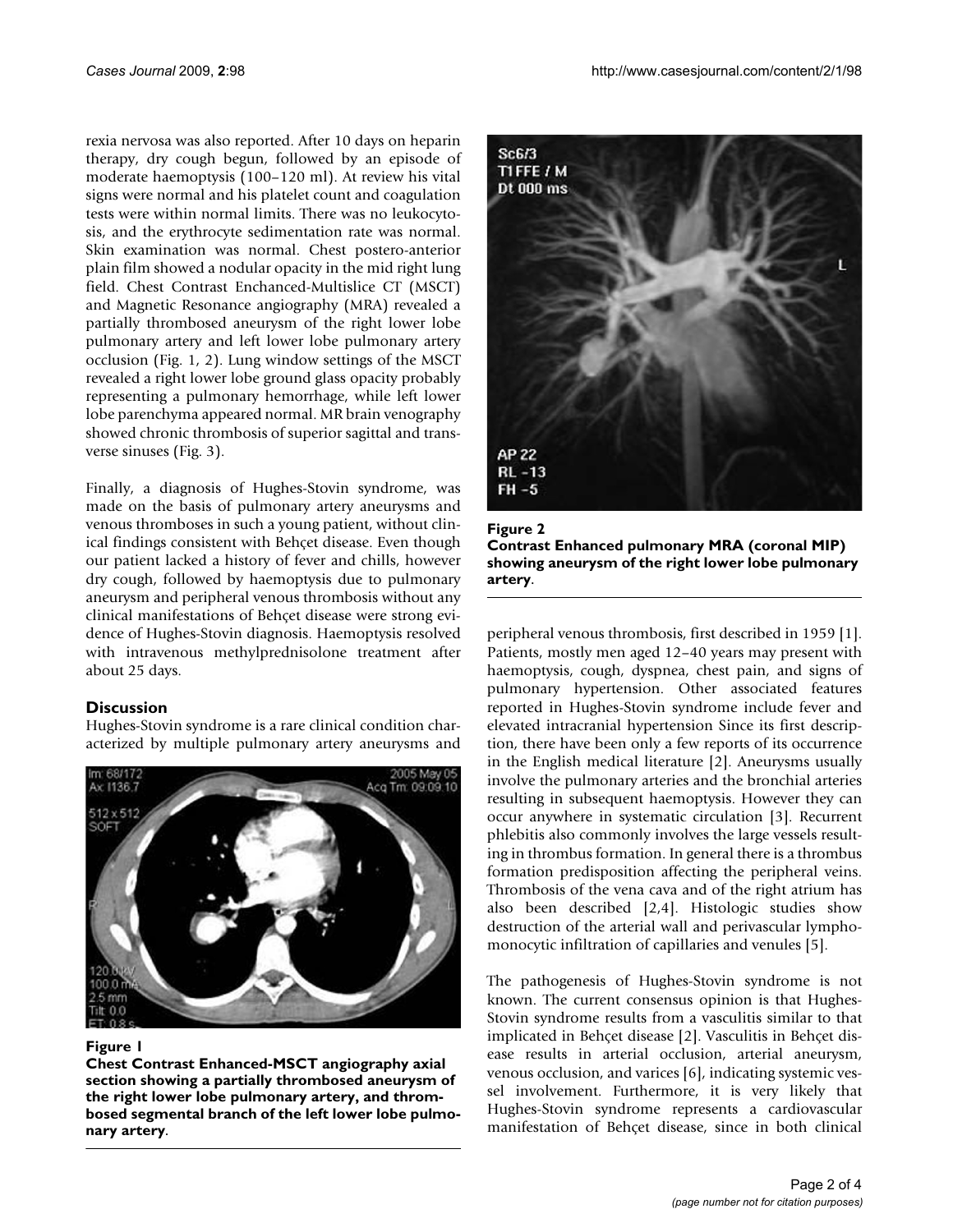

**Figure 3 Axial MIP of 3D-PC MRV showing chronic thrombosis of superior sagittal and transverse sinuses (arrows)**.

entities pulmonary aneurysms are characteristic clinical features [7]. However other clinical presentations can overlap significantly; both are more common in young men, the pulmonary manifestations of both can be identical, and the histology of the aneurysms in both entities can be similar [8].

Regardless the presence of deep venous thrombosis, the pulmonary artery thrombi may originate in situ, secondary to the pulmonary artery wall inflammation. On initial CT images a rim of enhancement at the filling defects may be depicted; this finding is consistent with inflammation – a finding that is not usually seen in acute or chronic pulmonary embolism [9]. Similarly, the pathogenesis of pulmonary artery aneurysms in Hughes-Stovin syndrome has been attributed to weakening of the vessel wall due to inflammation, which corresponds well to the observation by Ketchum et al, that the aneurysms develop at the locations of prior thrombus and abnormal enhancement [9]. Hughes and Stovin's original theory [1] suggested that degenerative bronchial arteries lead to changes in the vasa vasorum of the pulmonary arteries and the development of aneurysms. The volume-rendered CT images according to Ketchum et al show prominent and tortuous bronchial artery branches that apparently supply a web of smaller vessels at the sites of pulmonary artery wall inflammation even before the actual aneurysm formation [9]. Similarly Mahlo et al. [10] and Herb et al. [3] performed digital subtraction angiography of the bronchial arteries and noted distorted and dilated bronchial arteries with convoluted small branches, findings that correspond to Hughes and Stovin's original theory [9].

Haemoptysis remains a leading cause of death in patients with Behçet disease. Similarly, Hughes-Stovin syndrome is often fatal as a result of massive haemoptysis due to pulmonary/bronchial arterial aneurysm rupture. However systemic bronchial artery hypertrophy secondary to ischemia related to the pulmonary artery occlusion could also be the origin of bleeding [3,10]. Finally, haemoptysis could be attributed secondary to both pre-mentioned mechanisms [11].

Conventional angiography can be used for better evaluation of the pulmonary aneurysms and assessment of angiodysplastic bronchial arteries in Hughes-Stovin syndrome.

However, it cannot be performed in all patients with venous thromboses. Contrast-Enhanced MRA and Contrast-Enhanced MDCTA may provide an alternative [12- 14] while 3D volume rendering analysis can ideally visualize the presence of an increased number of morphologically abnormal bronchial arteries even before aneurysm formation [9]. In fact it is reported that multi-detector row helical CT angiography provides more precise depiction of bronchial and nonbronchial systemic arteries than does conventional angiography [14].

The syndrome is most often treated by immunosuppressant, either systemic corticosteroids or cytotoxic agents (a combination of cyclophosphamide and glucocorticoids), in patients without or with small amount of hemoptysis in order to stabilize the pulmonary artery aneurysms [2], or even make them disappear [15]. If pulmonary embolism is present a therapeutic dilemma is often posed in using anticoagulants. Anticoagulation may prevent the progression of pulmonary embolism and resolve vein thrombi, but since it increases the risk and severity of haemoptysis, it is contraindicated. Surgical resection of the affected segments of the lung is to be considered in cases of high risk rupture aneurysms limited to one segment or one lung [7]. However, the high morbidity and mortality associated with surgery, and the frequent bilaterality and multifocality of the pulmonary artery aneurysms at the time of diagnosis, makes transcatheter embolization an alternative to surgery in most cases [2]. Identification of aneurysms in the bronchial arteries should be treated by bronchial artery embolization [3]. Even enlargement of bronchial arteries when recognized, should be treated [11].